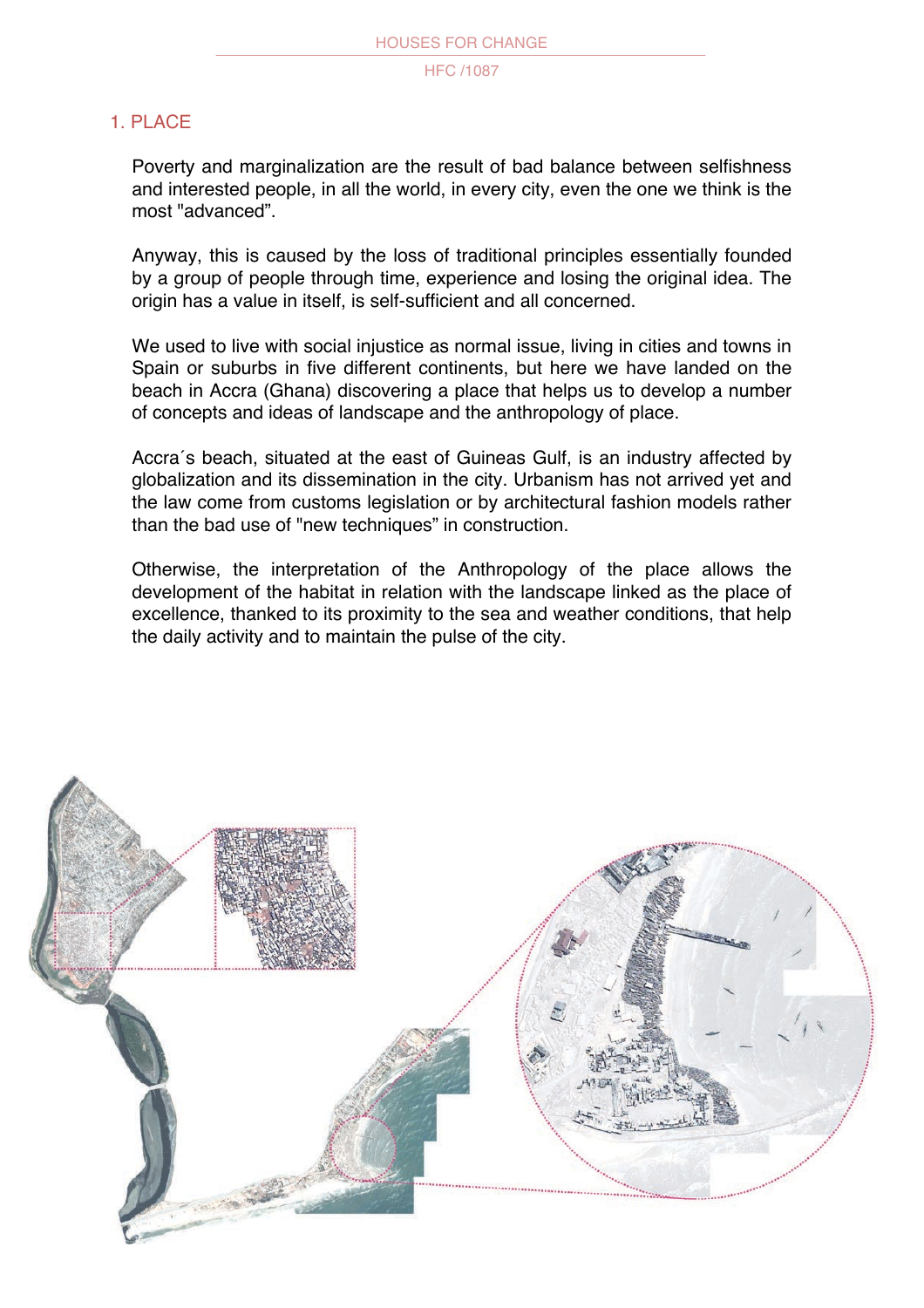#### HOUSES FOR CHANGE

#### HFC /1087

2. WEAKNESSES



The country of Ghana and Accra´s beach have external agents that influence the development of the city and urbanism, so if we want to analyze the proposal and enunciate it, we need to expose the performance in the competition. This concepts are:

- I. PMO and management: the rain and how we can supply this water received is a matter of urgency to solve, a must theme for manage resources of the people to use water as a common good and avoid that interfere with pedestrians in their daily work.
- II. Chaos in the urbanism: the chaos is established within the city due to the lack of urban planning, what generates an embarrassment to a western, but the reality shows an opportunity to use developing the planification, while the citizens of Ghana grown with it, following their own guidelines and covering their occupational needs.
- III. Loss of tradition of materials like wood: natural resources of the citizens should refer to their basic materials being the one used on his work for naval industry, trading with it like a structural good and for the façade. It is a noble material, with high performance and a proper maintenance, it prolongs life of wood for centuries.
- IV. Poverty and fisheries condition: as in other cities in African countries (Nigeria with Guet'n Dar city, Malabo in Guinea Ecuatorial...) Accra residents have lived since time immemorial fishing due to its proximity to the Atlantic Ocean, so this become part of their lives and their main economic activity, which should be improved and later studied for overcome poverty in which they find themselves and start managing a new way of life according to the different families planification for residents and staff development.

Following these weaknesses appreciated during the study and understanding the surrounding environment for the project, we were able to list a number of opportunities that lead to a strategy of planning, construction and project management.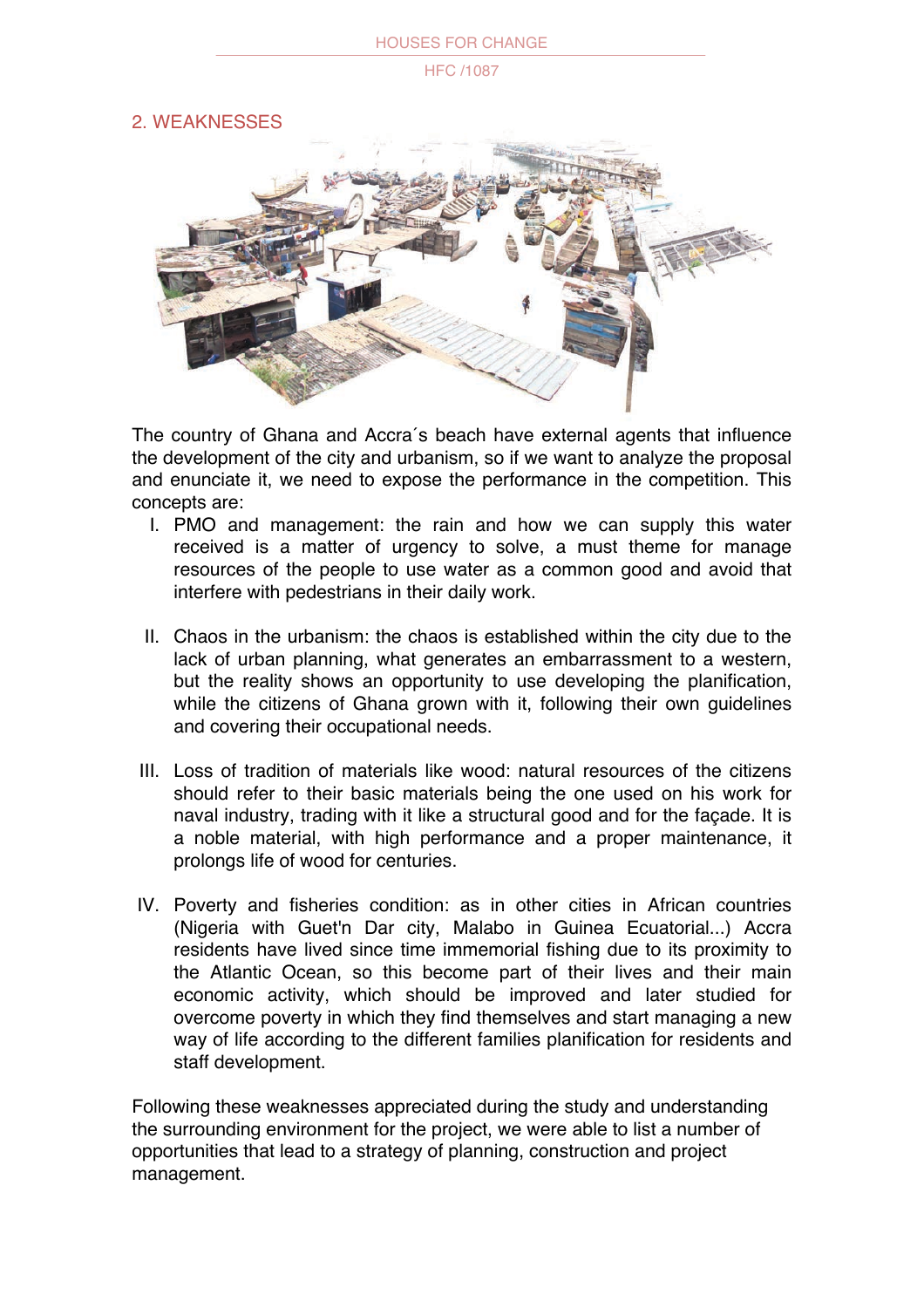# 3. OPPORTUNITIES AND VIABILITY

Within the naval industry of Ghana, which has occurred for many years by using small fishing boats (also known as canoes), and due to developments within the sector are obsolete. These small boats can be leveraged and reused, reversing its position (turning them through their horizontal axis), so that their hull (the belly of the boat coming into contact with water), being reused to cover homes from the rain. These "helmet´s" are twinned with each other generating a constructive diversity, that can be seen in plan and section, creating a living space with a new use for either private homes and small storage spaces for fishermen who have created new boats resin or tires.

The use of wood can retake the building tradition in the construction industry, and we can train artisans who maintain covers housing and increase the service life of the timber taken from nature as basic raw material.

We consider an opportunity in itself the value of tradition and culture as well as the interest of the people to have a habitat they like and provide an environment that understands their business and their way of relating.



Economic values that we think we could manage for the protothype: the mínimum salary of a worker in Ghana is 58 $\epsilon$  per month, and we are going to need 30 people working, and we would like top ay 70 $\epsilon$  per worker, which make a total of 2100 $\epsilon$ . We must add the construction materials, seeking materials created over the city, and we estimate  $3400 \epsilon + 2100 = 5500 \epsilon$  in total.

Finally, we must think that for pay the flights of the specialized proffesionals, we must spend a total of  $4000 \epsilon + 5500 \epsilon = 9500 \epsilon$ , that would be the complete Project develop in Accra city.

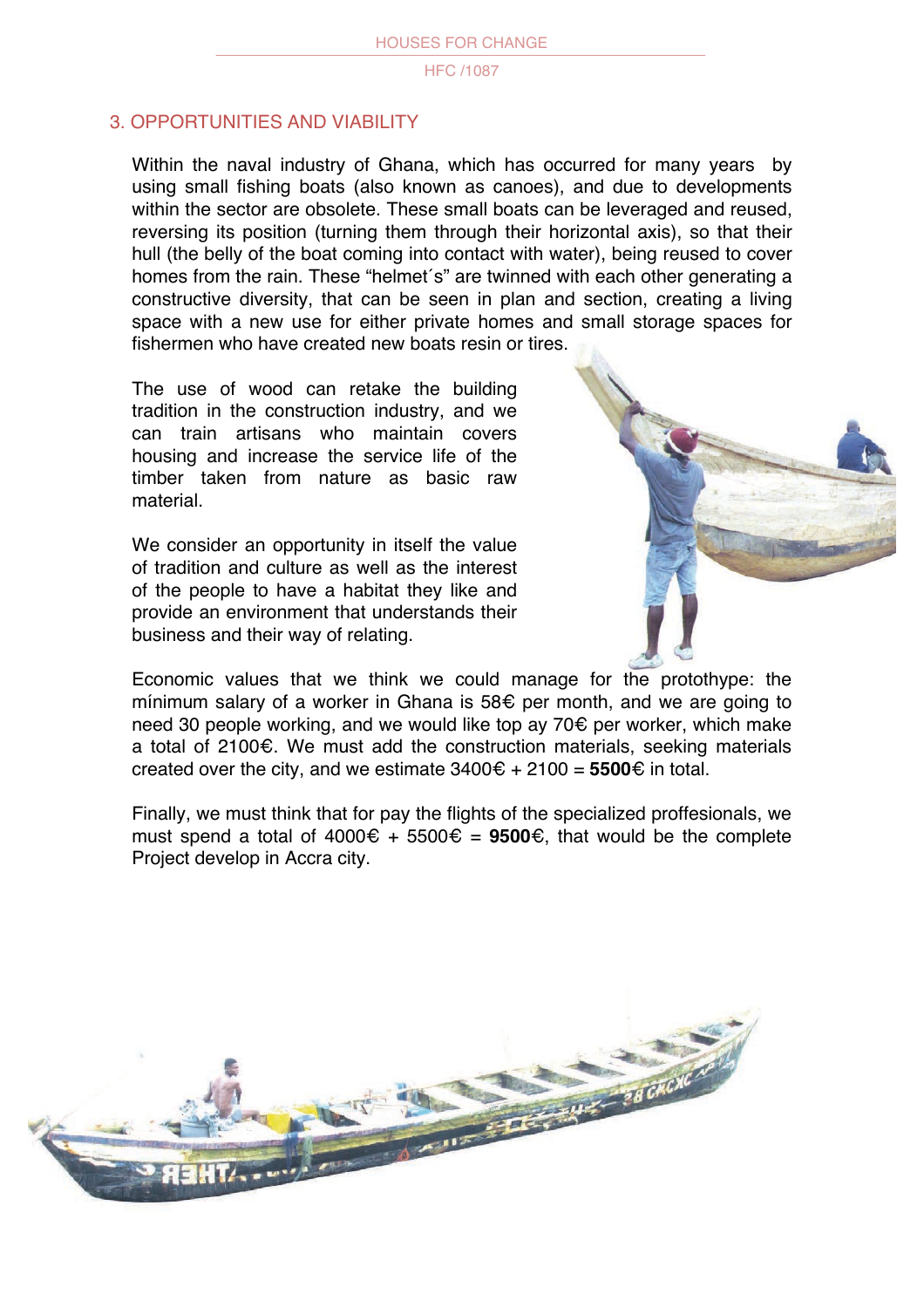# 4. PROJECT AND INTENT

The project is based on a series of decisions made after studying, learning and personal understanding of the environment and the place where we will act. We develop a plan as a process whose conservation principle of architecture through embedded within the Ghanaian society elements, providing value for the old and forgotten items, while obsolete, to facilitate the reintegration of these the same day of the inhabitants. We aim to recover the tradition of the place, both constructive and cultural, urban and fishery items, generating an apartment building with 0 emissions, avoiding materials that have characterized the development of countries in Europe and America, like concrete, brick, etc...Generating a series of trades and crafts that can be exploit by the same Ghanaians, promoting social integration of indigenous values and self-help.

The idea behind the project is to take advantage of unused materials within the city to manage its reuse aware of the importance of the subject, reflecting the value of history and the elements that have shaped the daily lives of the citizens of Accra. Thus, managing an item as the ship's hull, restore it and give it a constructive use, this will help to promote responsible consumption of materials, and take the opportunity to reorganize the beach and the city, because an element also generates landscape, when the beach is clean and conserve natural spaces they have.

This diagram follows our project strategy: make people aware of what they have forgotten to value items through reuse and provide a new and lasting use. This triggers when the city would be more orderly and areas and spaces that are now silted and neglected due to accumulation of wood, unused helmets and other things giving these areas the landscape condition, intrinsic in place that would take advantage and overall enjoyment.

The project itself would consist of a range of homes where people have the freedom to build their own following our Project, that could be defined as a "seed project", with the intention that after we build a series of homes, people see it for the low cost more than the effort of labor, creating an opportunity to build more homes and even a market, giving rise to a landscape composition.